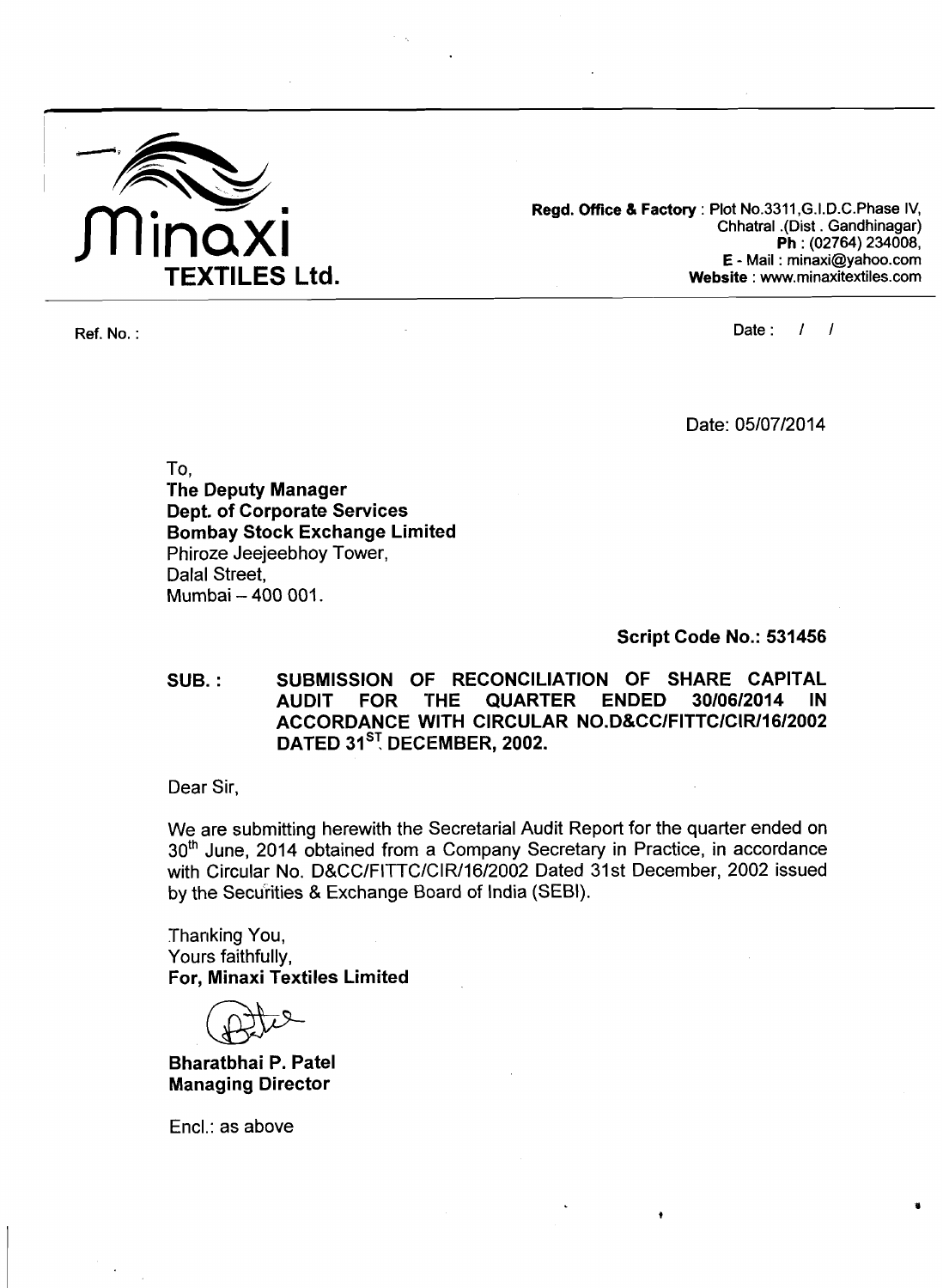ASHOK P. PATHAK & CO. **Company Secretaries** 



F- 904, Titanium City Centre, 100 ft. Anand Nagar Road, Near Indian Oil Petrol Pump, Satellite, Ahmedabad - 380015 (0) 079-26934123 Mobile : 09327002122 E-mail : csashokppathak@gmail.com

## **RECONCILIATION OF SHARE CAPITAL AUDIT**

 $30 - 06 - 2014$ 

| 2. | <b>ISIN</b>            | INE952C01028                                                                                                                    |
|----|------------------------|---------------------------------------------------------------------------------------------------------------------------------|
| 3. | Face Value             | $\overline{\mathbf{5}}$ .1/- each                                                                                               |
| 4. | Name of the Company    | <b>Minaxi Textiles Limited</b>                                                                                                  |
| 5. | Registered Office      | Plot No.3311, Unit No.2, G.I.D.C. Industrial Estate,<br>Phase-V, Village Chhatral (N.G.), Taluka: Kalol, Dist.:<br>Gandhinagar. |
| 6. | Correspondence Address | Plot No.3311, Unit No.2, G.I.D.C. Industrial Estate,<br>Phase-V, Village Chhatral (N.G.), Taluka: Kalol, Dist.:<br>Gandhinagar. |
| 7. | Telephone & Fax Nos.   | (02764) 234008 / 234142                                                                                                         |

8. Email Address

1. For Quarter Ended

minaxitx@hotmail.com ashokppathak@yahoo.com

Bombay Stock Exchange Limited (BSE)

| Number of shares | % of Total |
|------------------|------------|
| 61800000 *       | 100.00%    |
| 49416000         | 79.96%     |

| 12. |  | Held in dematerialized form in CDSL |  |  |
|-----|--|-------------------------------------|--|--|

11. Listed Capital (Exchange-wise) BSE

9. Names of the Stock Exchange where the Company's securities are listed

- 13. Held in dematerialized from NSDL
- 14. Physical

10. Issued Capital

| 17.15%<br>10600943 |  |
|--------------------|--|
| 59.63%<br>36849457 |  |
| 1965600<br>3.18%   |  |

15. Total No. of shares  $(12+13+14)$ 494 16000 79.96%

16. Reason for difference if any, between (lo& 1 **l),** (10&15), (1 1& 15)

There is a difference of 12384000 shares in (10&11) and (10&15) as the shares are forfeited.



**Contd. ..2**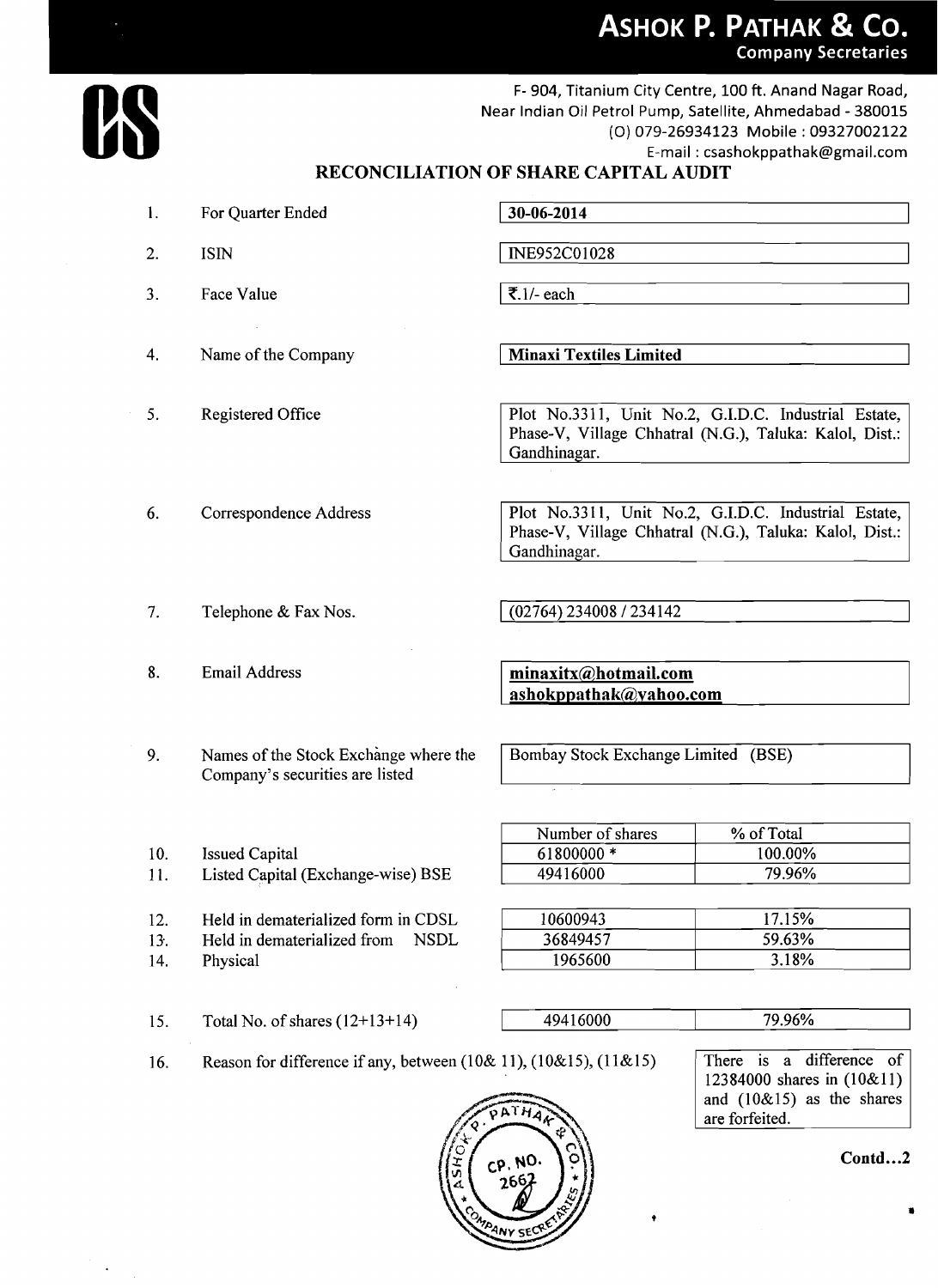## ASHOK P. PATHAK & CO. **Company Secretaries**



F- 904, Titanium City Centre, 100 ft. Anand Nagar Road, Near Indian Oil Petrol Pump, Satellite, Ahmedabad - 380015 (0) 079-26934123 Mobile : 09327002122 ...// 2 //... **E-mail : csashokppathak@gmail.com** 

17. Certifying the details of changes in share capital during the quarter under consideration as per Table Show

| <b>Particulars</b> | No. of<br>shares | Applied/<br>Not applied<br>for listing | <b>Listed on</b><br><b>Stock</b><br><b>Exchanges</b><br>(Specify<br>Names) | Whether<br>intimated to<br><b>CDSL</b> | Whether<br>intimated<br>to NSDL | In-principal<br>approval<br>pending for<br><b>SE</b> (Specify<br>Names) |
|--------------------|------------------|----------------------------------------|----------------------------------------------------------------------------|----------------------------------------|---------------------------------|-------------------------------------------------------------------------|
| <b>Rights</b>      | Nil              | Nil                                    | N.A.                                                                       | N.A.                                   | N.A.                            | N.A.                                                                    |
| <b>Bonus</b>       | Nil              | Nil                                    | N.A.                                                                       | N.A.                                   | N.A.                            | N.A.                                                                    |
| Preferential       | Nil              | <b>Nil</b>                             | N.A.                                                                       | N.A.                                   | N.A.                            | N.A.                                                                    |
| <i>Issue</i>       |                  |                                        |                                                                            |                                        |                                 |                                                                         |
| <b>ESOPs</b>       | Nil              | Nil                                    | N.A.                                                                       | N.A.                                   | N.A.                            | N.A.                                                                    |
| Amalgamation       | <b>Nil</b>       | <b>Nil</b>                             | N.A.                                                                       | N.A.                                   | N.A.                            | N.A.                                                                    |
| Conversion         | Nil              | Nil                                    | N.A.                                                                       | N.A.                                   | N.A.                            | N.A.                                                                    |
| Buyback            | Nil              | Nil                                    | N.A.                                                                       | N.A.                                   | N.A.                            | N.A.                                                                    |
| Capital            | Nil              | <b>Nil</b>                             | N.A.                                                                       | N.A.                                   | N.A.                            | N.A.                                                                    |
| Reduction          |                  |                                        |                                                                            |                                        |                                 |                                                                         |
| Forfeiture         | Nil              | Nil                                    | N.A.                                                                       | N.A.                                   | N.A.                            | N.A.                                                                    |
| Any Other          | Nil              | Nil                                    | N.A.                                                                       | N.A.                                   | N.A.                            | N.A.                                                                    |

- 18. Register of Members is updated (Yes/No) If not, updated up to which date
- 19. Reference of previous quarter with regards to excess dematerialized shares, if any
- 20. Has the company resolved the matter mentioned in point no. 19 above in the current quarter? If not, reason why?
- 21. Mentioned the total no. of requests, if any, confirmed after 21 days and the total no. of request pending beyond 21 days with the reason for delay

| Total No.of demat requests    | No. of request | No. of shares | Reason for delay |
|-------------------------------|----------------|---------------|------------------|
| Confirm after 21 days         | Nil            | Nil           | Not applicable   |
| Pending for more than 21 days | Nil            | Nil           | Not applicable   |



**Contd** ... **<sup>3</sup>**

**1** 

Yes

N.A.

N.A.